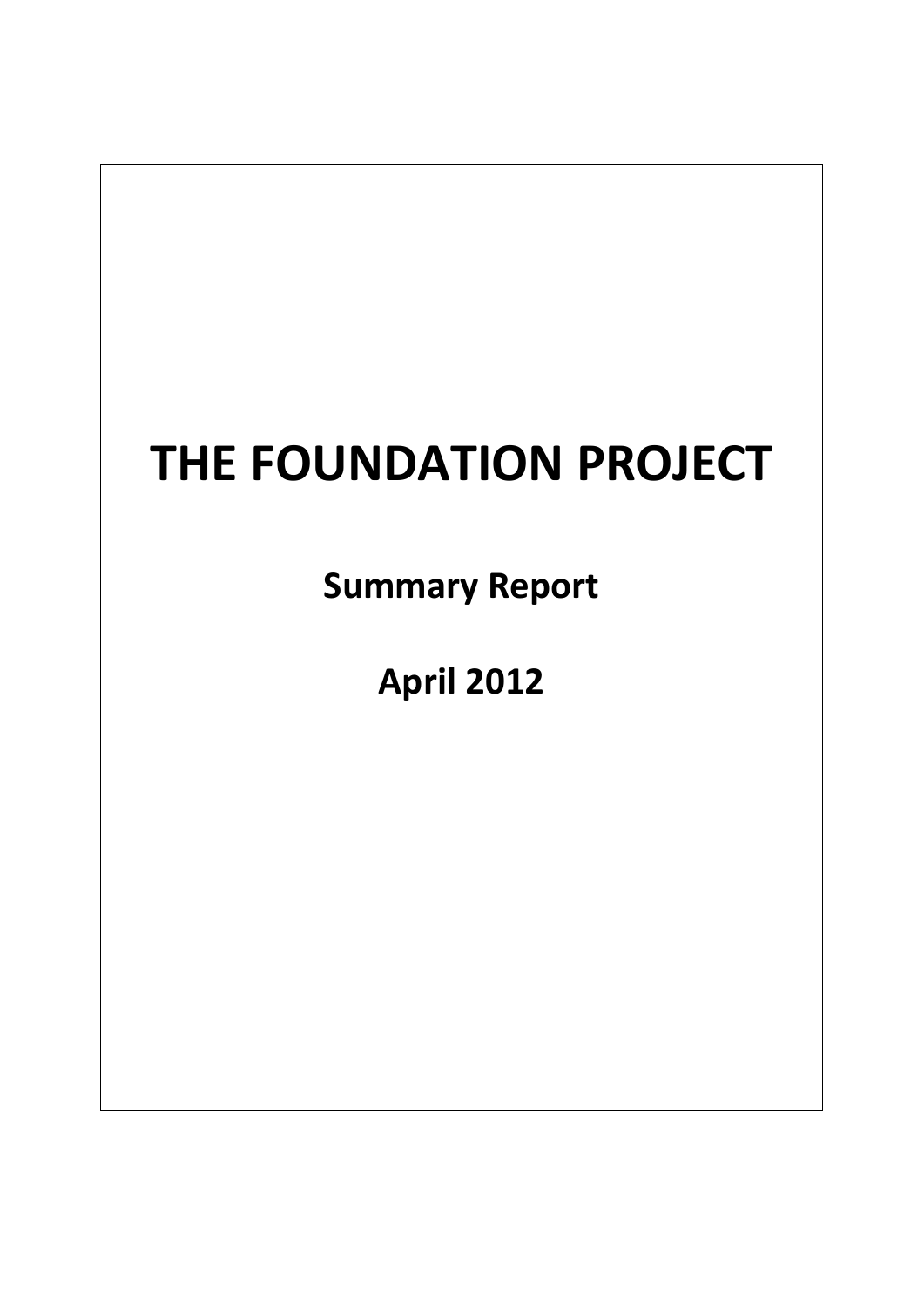## **TABLE OF CONTENTS**

|                                            | Page |
|--------------------------------------------|------|
| <b>Executive Summary</b><br>$\mathbf{2}$   |      |
| <b>Introduction</b><br>3                   |      |
| Project research<br>3                      |      |
| Project context<br>$\bullet$               |      |
| Process reviews<br>$\bullet$               |      |
| Project barriers<br>$\bullet$              |      |
| <b>Project development</b><br>6            |      |
| Core principles<br>$\bullet$               |      |
| Development of common forms<br>$\bullet$   |      |
| Common forms usage and review<br>$\bullet$ |      |

## **Appendix One**

- Small Grants Application Form
- Small Grants Acquittal Report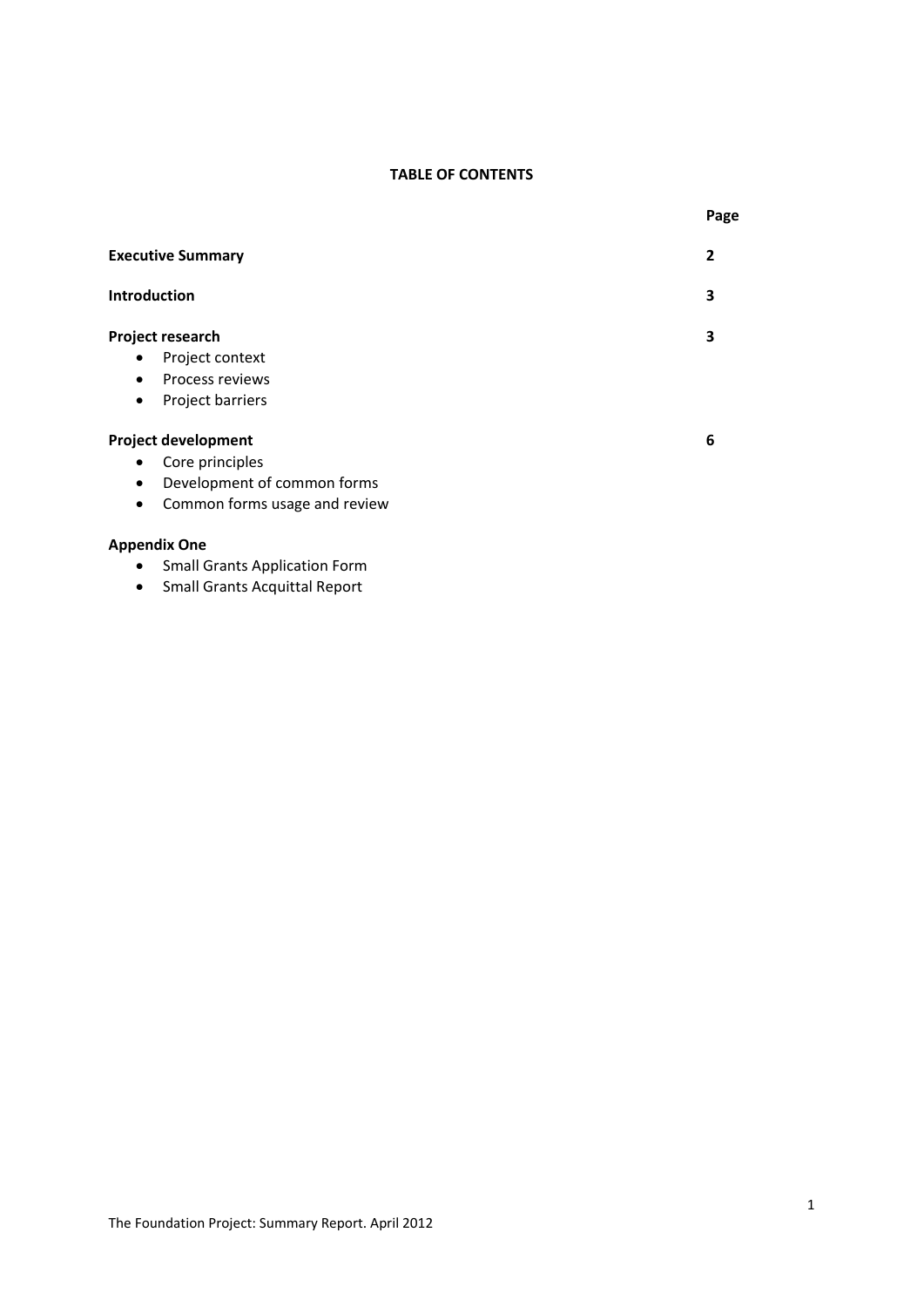#### **EXECUTIVE SUMMARY**

The Foundation Project was sponsored by the Vincent Fairfax Family Foundation on behalf of a project team comprising six Trusts and Foundations, Philanthropy Australia and the Queensland University of Technology. The purpose of the project was to support the work of the Australian not for profit sector by examining opportunities for coordinating the application and reporting processes for small grants (<\$25,000) of philanthropic organisations. This report summarises the project's research and development from June 2011 to April 2012.

The research phase of the Foundation Project analysed the current grant application and reporting processes of the participating Trusts and Foundations. It also reviewed the broader context for this work, including the emerging recognition of the impact of grantmaking processes on not for profit organisations and the initiatives being implemented in response to this. The research identified the common attributes in current application and reporting processes, the opportunity that exists to develop common forms for small grants and the barriers to their widespread adoption. Also identified was the need to establish a set of core principles to guide ongoing decisions on the information required for grants application and reporting.

The participating Trusts and Foundations have endorsed the following core principles for grant application and reporting information:

*Philanthropy acknowledges that its contribution to the community is primarily through the work of the* not for profit sector and we will strive to minimise the administrative burden of grantmaking on not for *profit and related organisations. Accordingly:*

- *Information will be requested only if it will be used*
- *The effort expended in application and reporting processes will be proportional to the size and risk of the grant*
- *Duplicate information requests will be minimised*
- *Terminology will be defined and standardised in order to limit the variability in information requested*
- *Joint reporting will be established for projects that are collaboratively co‐funded.*

These principles informed the subsequent development of a common small grants application form and common small grants acquittal report. The forms were reviewed by community sector organisations, fundraising consultancies and other philanthropic organisations prior to their endorsement by the project team. Their development is a step in an ongoing process, not the endpoint and to be implemented effectively, several philanthropic organisations will need to adopt and consistently use them. The project team intends to periodically review the usage and impact of the principles and the common forms. Further enhancements to the common forms should be anticipated as their ongoing impact is assessed. Master copies of the forms will continue to be available on the Philanthropy Australia website.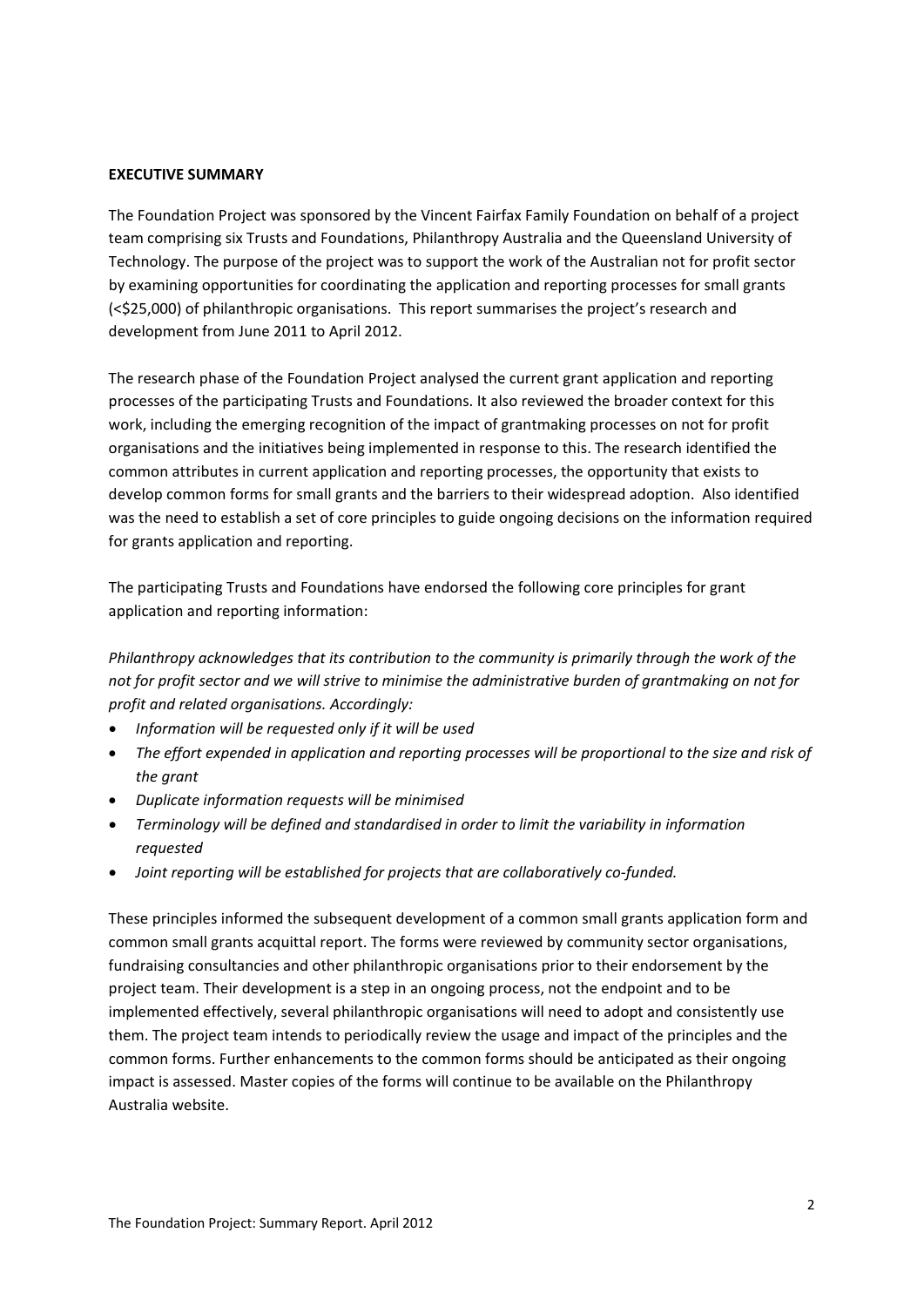## **INTRODUCTION**

The application and reporting processes of philanthropic organisations impose an administrative burden on grantseekers and the Foundation Project was initiated to explore ways that philanthropy could reduce this burden. The project took place from June 2011 to April 2012 and was sponsored by the Vincent Fairfax Family Foundation on behalf of the following organisations:

- Helen Macpherson Smith Trust
- The Myer Foundation and Sidney Myer Fund
- Perpetual
- The Ian Potter Foundation
- The RE Ross Trust
- Philanthropy Australia
- Queensland University of Technology Australian Centre for Philanthropy and Nonprofit Studies.

The participating Trusts and Foundations are committed to effectively supporting the work of the Australian not for profit sector and to the ongoing review of the impact of their processes on the sector. The project is a practical example of collaboration in philanthropy with the project team contributing their collective knowledge and experience to a review of their processes and the development of new grantmaking tools.

It is intended that the key outputs from the project (the core principles and the common application and reporting forms for small grants) will be of use to existing and new grantmaking organisations, who are the target audience for this Summary Report. A more detailed project research paper has also been prepared as a Queensland University of Technology ‐ Centre for Philanthropy and Nonprofit Studies Working Paper.

## **PROJECT RESEARCH**

#### **Project Context**

The research phase of the Foundation Project documented the broader context for the project. This context includes the growth in collaborative philanthropy, the not for profit sector reform agenda, the emerging recognition of the impact of grantmaking processes on not for profit organisations and the initiatives being implemented in response to this.

Research was also undertaken on the international use of common application and reporting forms and this highlighted that it is extremely challenging to develop a common application form that meets the diverse needs of grantmakers. The benefits of common forms is also dependent on their consistent adoption by a number of grantmakers, that participating grantmakers do not add significant individualised information to the common forms and that the common form is less burdensome than the existing individual forms. Grantmaking forms are also just one aspect of the grantmaker‐grantseeker relationship and should be considered in the wider context of an organisation's grantmaking processes, including how other elements of an assessment process enhance the information gathered in application and reporting forms.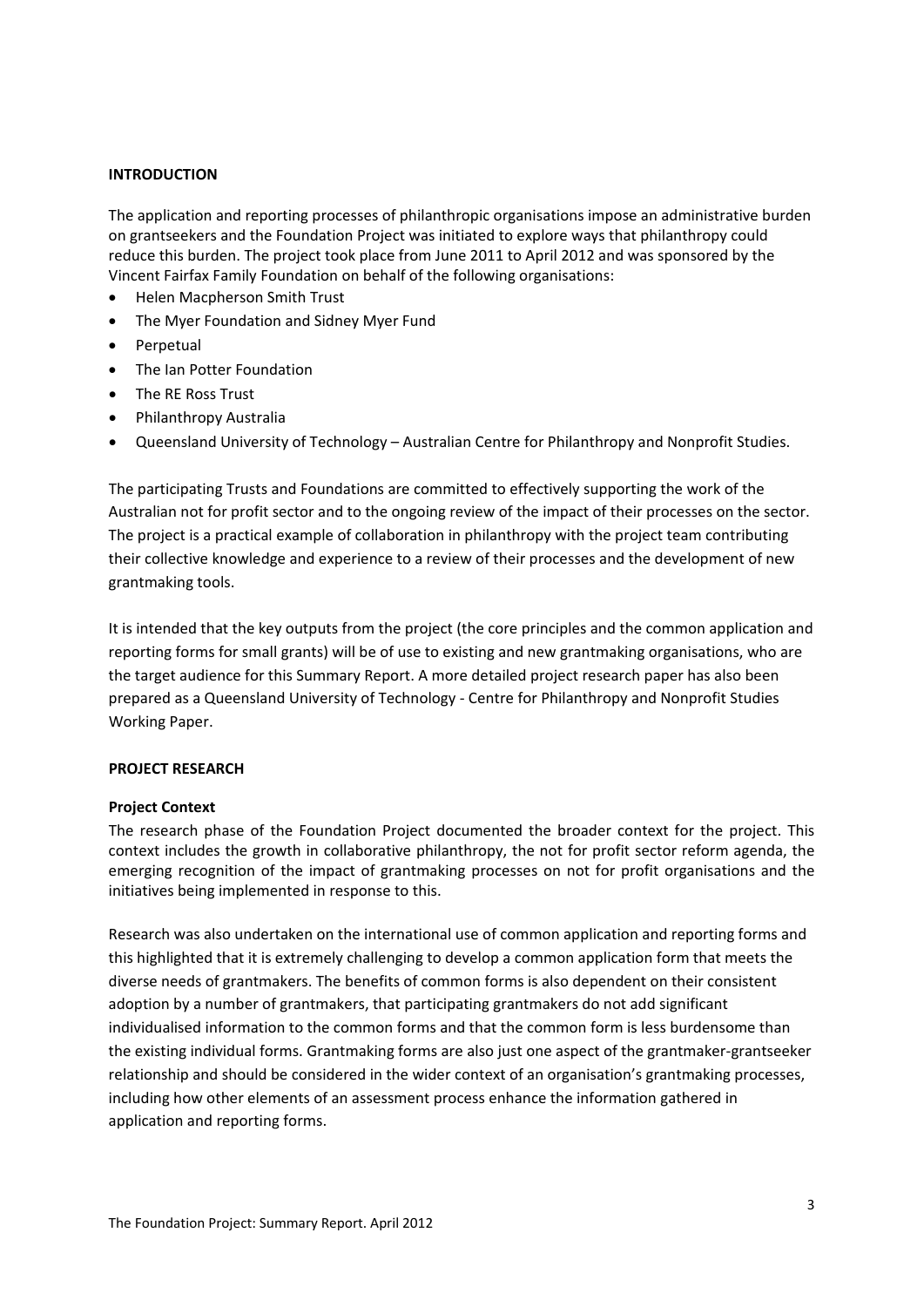#### **Process Reviews**

Application and reporting processes and forms typically develop over time and are grounded in good intentions and a desire to access the information that is most important to effective grantmaking. The Trusts and Foundations participating in the Foundation Project regularly review and refine their forms and processes and a number have recently introduced revised application and/or reporting forms. There is clearly a willingness to improve processes and to effectively balance the needs of a diverse range of grantmaking stakeholders (such as Trustees/Directors, program staff, administration staff and grantseekers).

The collation and analysis of the current forms and processes used by the six participating Trusts and Foundations in their small grants application and reporting was an important component of the research phase of the Foundation Project. This detailed information was presented to the project team and is summarised below:

- There is a consistent set of basic organisation and project details that all organisations require during the application process.
- There is also a high level of commonality in some of the other project details requested, typically the *what, why, how, when, where, who, for whom* information.
- Beyond these common areas, the application information requested varies considerably, especially in relation to the level of information requested on grantseeker organisational capacity.
- Not all organisations have separate processes and forms for small grants and some require the same level of detail to be provided for all grants.
- Some organisations request details on project sustainability, evaluation and replication. This is more commonly requested by those organisations that use a single application for all grants sizes.
- The simplifying of acquittal reports is an emerging trend, including the withdrawal of set format reports for small grants.
- There is a great deal of similarity in the type of information requested in acquittal reports but it is being requested in slightly different ways (using different wording).
- There is an increasing desire to capture project issues, changes and learnings.
- There is significant variation in the detail requested in small grants project budgets some organisations just request budget (income and expenditure) overviews and others request specific and varied line item details.

This analysis highlighted common attributes and variations and helped inform the decision that the development and adoption of common small grants forms, especially for acquittal reporting, was a realistic aim.

Reviewing and enhancing grantmaking information is an ongoing, iterative process. The following set of questions, drawn from the project research, has been developed to assist philanthropic organisations with this process:

• Is the information really needed to make decisions? If so, has why it is needed been clearly explained?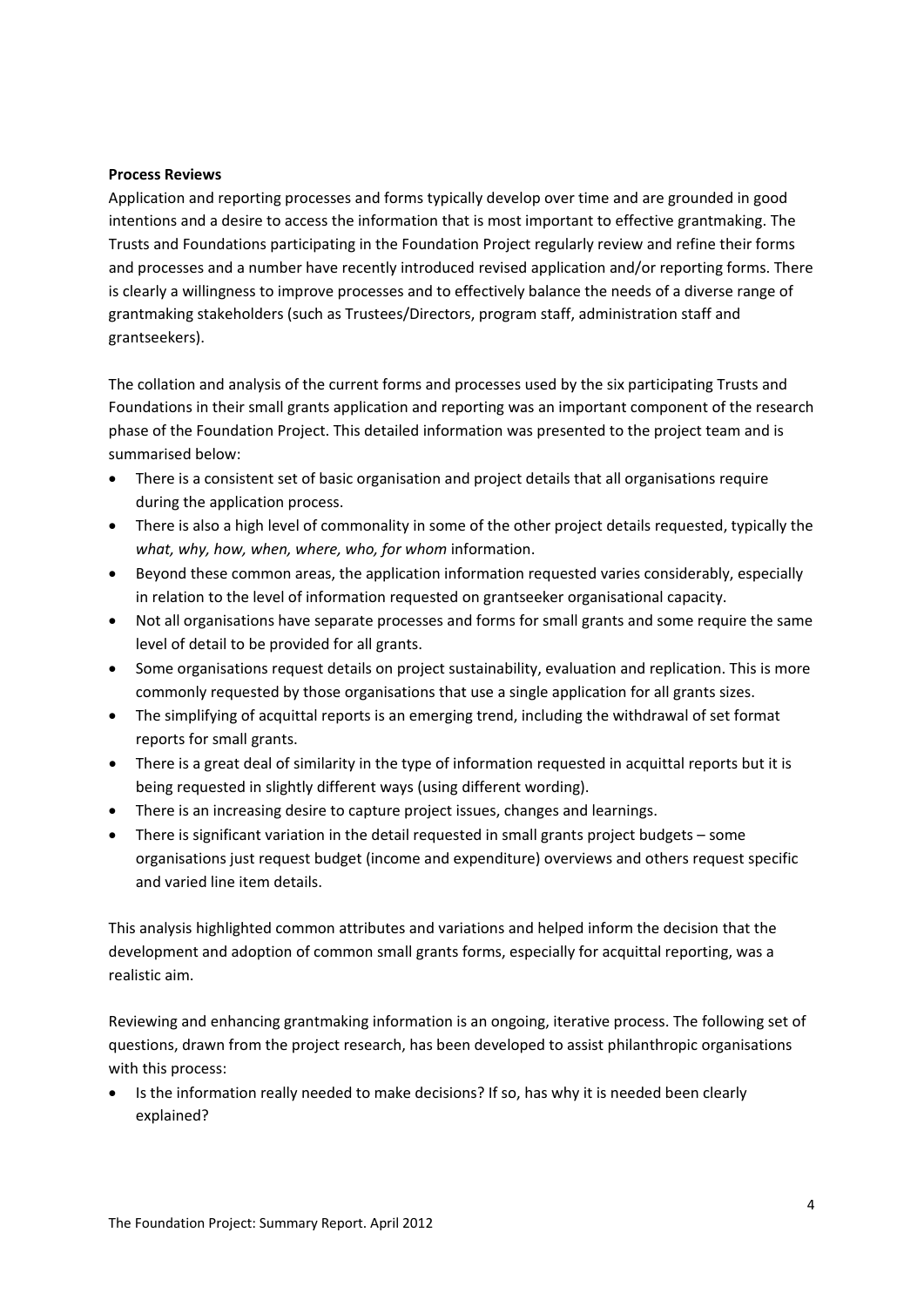- How is the information currently used in a meaningful way? Can the information be accessed some other way?
- How is the information requested of value to the not for profit organisation and the intended beneficiary of the grant?
- If the information being requested is optional does it really need to be requested at all?
- Is the primary driver for the information being requested the needs of the Trust/Foundation or the needs of the recipient organisation and ultimate beneficiary? Is this appropriate?
- Are paper copies of documents actually required? What needs to be done to transition Trust/Foundation decision makers to electronic documentation?
- How can the information requested be filtered effectively? Can the non-essential information be delayed to later in the process? (So that grantseekers with the most likelihood of being funded are required to provide the most detail).
- Have the legal/audit requirements that traditionally drive some information needs been clarified recently and do they still apply?
- What is the actual value of the net grant (grant \$ less the cost of applying and reporting) and is it still worthwhile?
- If there is a general reluctance to fund administrative and other support functions, are grantmakers exacerbating this by adding to the administrative burden placed on not for profits? Is the administrative burden being outsourced to the not for profits?
- Do grantmaking forms and processes reflect the stated grantmaking philosophies of organisations? What do they say about the relationship with grantseekers?
- Is the information gathered via application forms given appropriate weighting in funding decisions? Is it just the starting point? How might it be supplemented by other elements (discussions, site visits, presentations) that inform the grantmaking decision?

## **Project Barriers**

The research undertaken during this project also identified various barriers to the widespread adoption of common application and reporting forms and these barriers need to be considered by organisations considering adopting common forms. For example:

- Grants program structures and governance and tax structures vary and the desire to retain a strong individual presence and retain well established traditions also serve to promote the status quo. Some Trusts and Foundations like to differentiate and promote themselves and are concerned that status, flexibility and individual presence might be lost with common forms and processes.
- Trusts and Foundations have quite different decision making processes, varied levels of devolved decision making and different expectations amongst Directors/Trustees (e.g. their involvement in application assessment varies considerably). Decision makers develop a degree of comfort with the way information is presented to them (including with high volume, paper copies of documents) and may be reluctant to initiate or accept changes in this area. This reluctance is likely to be most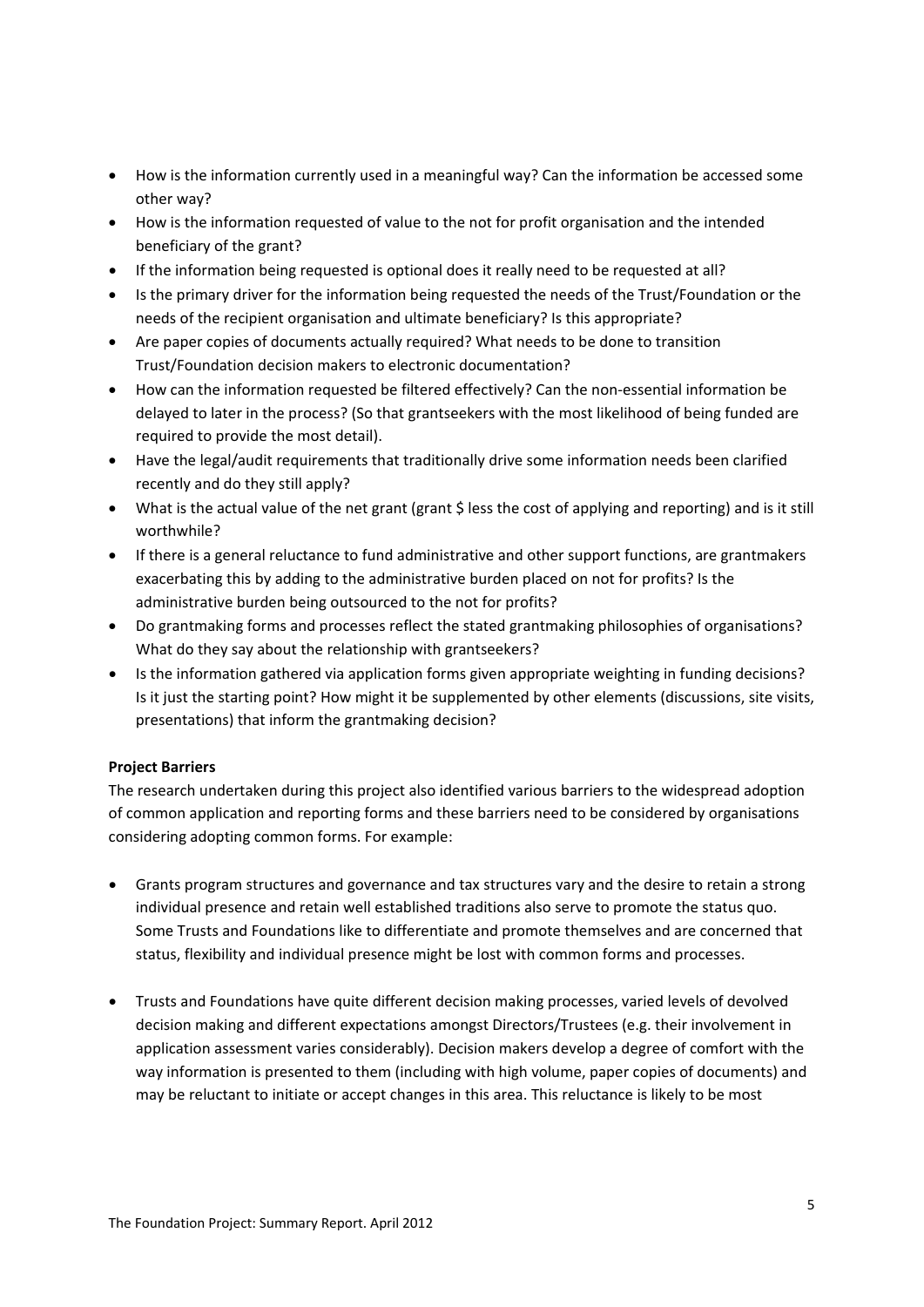apparent in relation to the information used by them to commit funds (typically the application form).

- Grantmaking staff may need to be able to respond to all possible questions from decision makers such as Directors/Trustees. This can lead to them requesting all of the information that might be needed (even if much of it will not actually be used) and developing a degree of comfort in having access to detailed data.
- Trusts and Foundations have individual preferences on how information is presented to them and these are often grounded in organisational grantmaking philosophies. If an organisation has a different philosophy about what is most important in effective grantmaking, this will drive the type of information requested from applicants. For example, an organisation that views grantseeker organisational capacity as paramount will request extensive detail in this area.
- Process changes are ongoing and disruptive and they require staff time and resources, typically in working environments with stretched resources and limited capacity.
- Very few Trusts and Foundations access meaningful feedback from grantseekers about their processes and when grantmakers do seek such feedback, the power dynamic is such that it is difficult to ensure that it is candid. It is therefore difficult to use grantseeker views as a strong driver of change.
- Grantseekers may be reluctant to use common forms, for fear of losing their ability to portray their individuality and unique project characteristics.

## **PROJECT DEVELOPMENT**

## **Core Principles – Grant Application and Reporting Information**

At the conclusion of the project's research phase, it was apparent that there was a need to establish a set of core principles to guide ongoing decisions on the information required for grants application and reporting. These principles provided a framework for all of the detailed development and implementation work that followed, in particular the development of the common forms. They are also an ongoing point of reference for philanthropic organisation establishing and/or reviewing their grantmaking processes. The principles were developed in consultation with the project team.

*Philanthropy acknowledges that its contribution to the community is primarily through the work of the* not for profit sector and we will strive to minimise the administrative burden of grantmaking on not for *profit and related organisations. Accordingly:*

- *Information will be requested only if it will be used*
- *The effort expended in application and reporting processes will be proportional to the size and risk of the grant*
- *Duplicate information requests will be minimised*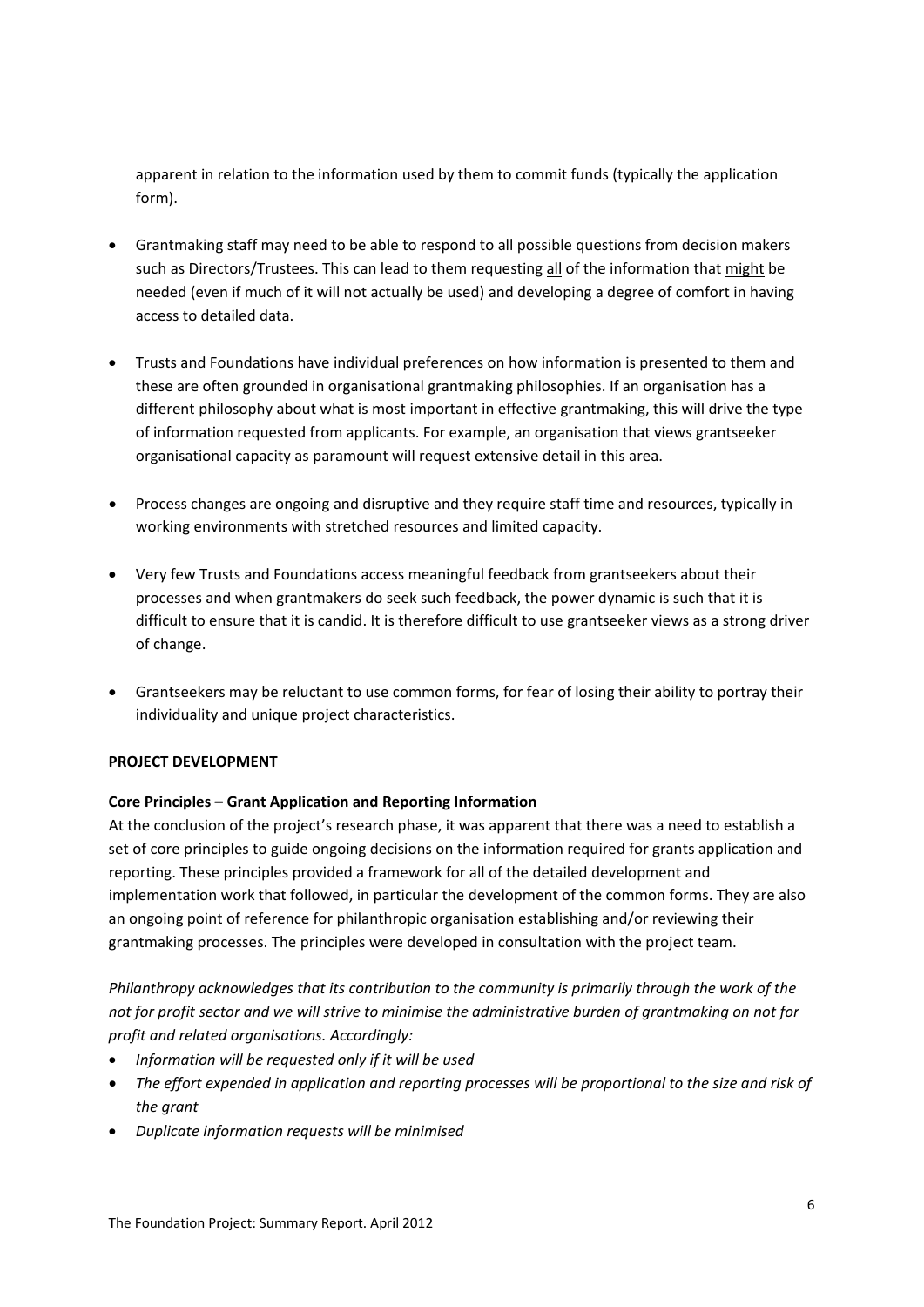- *Terminology will be defined and standardised in order to limit the variability in information requested*
- *Joint reporting will be established for projects that are collaboratively co‐funded.*

These principles will be the subject of irregular review, as circumstances require. Organisations will use their best endeavours to apply them consistently and it is expected that progressive application of the principles will be required. Application of the principles will be periodically reviewed and reported.

Philanthropic organisations adopting the core principles will need to review, and in all likelihood, adjust their current processes.

## **Development of Common Forms**

Wider consultation and engagement took place during the project's development phase (January to April 2012), to test the core principles and inform the development of a common small grants application form and acquittal report. Workshops with staff of the participating Trusts and Foundations helped identify how the core principles could be applied to the development of common forms, as well as the information to be included in these forms. Draft versions of the common forms were then reviewed by staff and clients of grantseeking/fundraising consultancies and a small number of other philanthropic organisations. In addition, a workshop was held with eight Melbourne‐based community sector organisations to seek their feedback on the draft forms. Management and staff of the partner Trusts and Foundations then reviewed the revised draft forms, prior to their sign‐off by the project team CEO's.

Feedback obtained from grantseekers was consistently positive about the purpose of the Foundation Project, as well as the potential benefits in using common forms for small grants. This was especially the case for the common acquittal report, which was seen as the simpler initiative to implement.

Grantseekers particularly appreciated that the common small grants forms reflected the principle that 'effort be proportional to the size of the grant'. They reflected positively on the simplicity and consistency of language in the forms as well as their level of explanatory information. The consistent focus on outcomes was also viewed favourably. Recommended word limits were added to the application form following strong feedback from both grantseekers and grantmakers on the value of such guidance. The importance of having common forms that were 'technically simple" to complete (i.e. on‐line formatting that works) was also highlighted.

Reservations about the use of common forms typically related to the possibility that they may stifle creativity and encourage projects being adjusted to fit a standard application framework. The risk that common application forms would encourage more 'plain brand' applications was also noted. This highlights the importance of clearly communicating individual funding guidelines and that applications need to be based on these guidelines.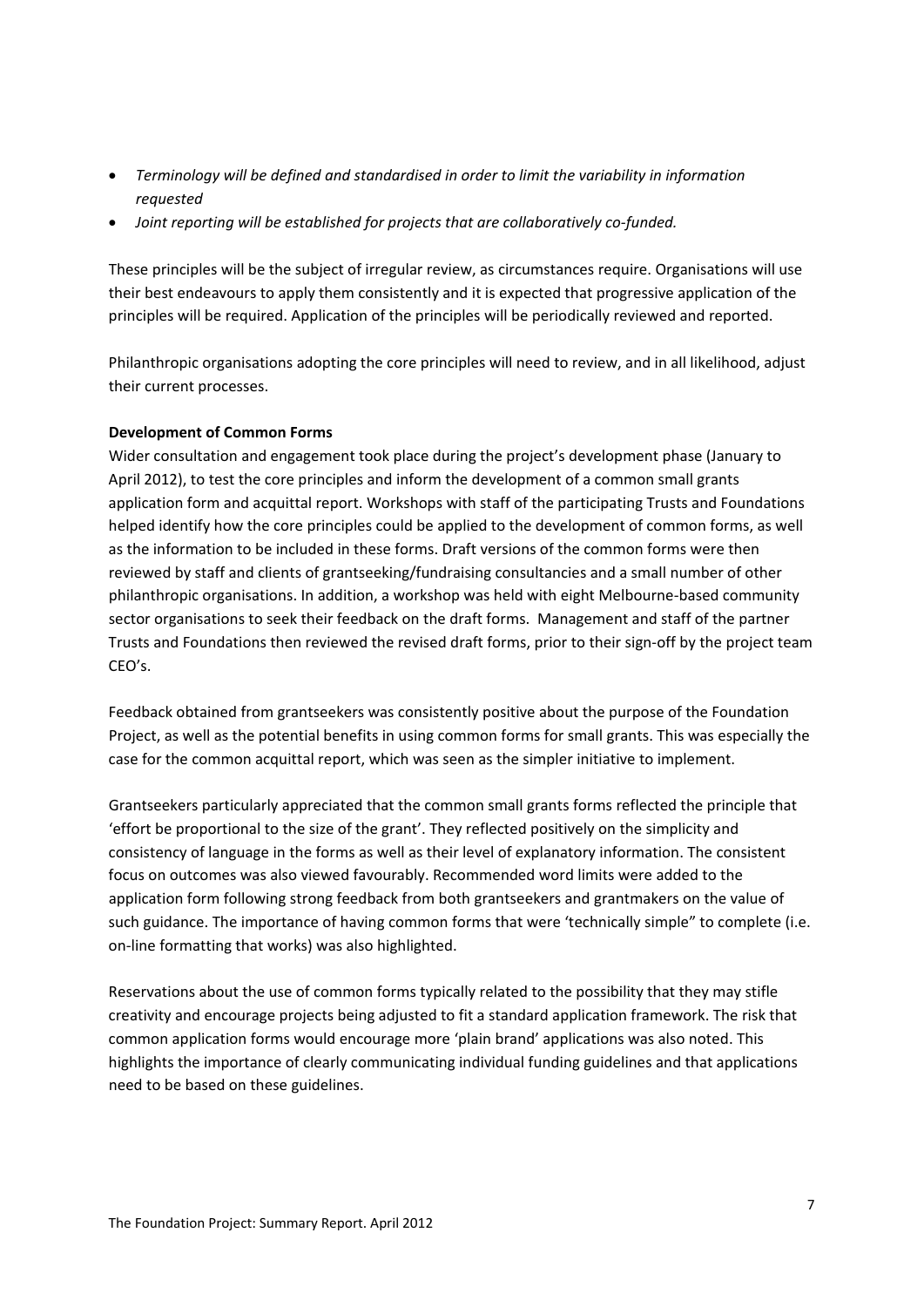The Foundation Project Small Grants Common Application Form and Small Grants Common Acquittal Report can be found at Appendix One.

## **Common Forms Usage and Review**

The development of the core principles and common small grants forms is a step in an ongoing process, not the endpoint. This work complements the wider, ongoing review of grantmaking practice that takes place within individual Trusts and Foundations. Indeed, this project has contributed to that review, particularly through its comparative analysis of current forms and processes. As a result, participating Trusts and Foundations are considering various other enhancements to their grantmaking processes. It is intended that this Summary Report (including the common forms) be widely disseminated so that it can be of use to existing and new Australian grantmakers. This dissemination will primarily be led by Philanthropy Australia.

To be implemented effectively, several philanthropic organisations will need to adopt the common forms and consistently use them in order to build the profile of this initiative as well as gain the confidence of grantseekers. There are three components to the common forms:

- 1. The cover sheet of the common application form (that captures the base level information requested by virtually all grantmakers)
- 2. The small grants common application form
- 3. The small grants common acquittal report.

The forms are designed to complement each other with consistent formatting and terminology, though grantmakers can elect to utilise some or all of the three components. The following are important aspects of this adoption:

- The value in having common forms will be limited if extensive individualised information is added by grantmakers
- The usage of the common application form will ideally be absolute (rather than it being an optional alternate form) for any grantseekers applying to an individual grants program
- The profile of the common forms can be enhanced by 'branding' their use via the descriptor in the footer of each form.

The project team intends to periodically review the core principles and the usage and impact of the common forms. This will include the extent of their adoption by the participating organisations and other grantmakers. An initial pilot period from April to September 2012 is an opportunity for various philanthropic organisations to utilise and provide feedback on the forms. Further enhancements to the common forms should be anticipated following an assessment of their impact during this pilot period. The 'master copies' of the forms will continue to be available on the Philanthropy Australia website.

\_\_\_\_\_\_\_\_\_\_\_\_\_\_\_\_\_\_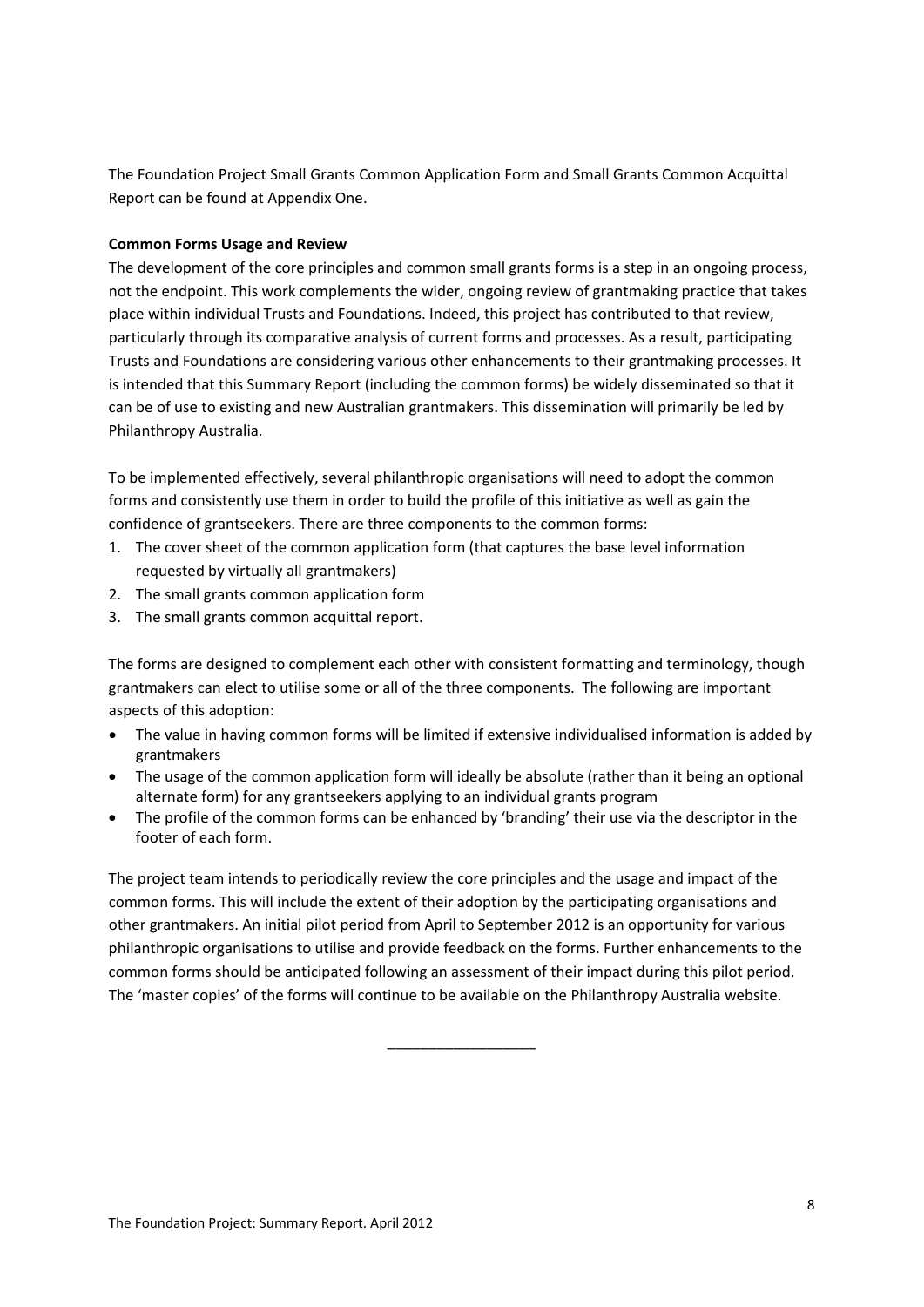#### **Acknowledgements**

The project team appreciates the contribution to this project by their staff and the community sector, consultancy and other philanthropic organisations that provided input into the common forms. They also wish to acknowledge the work of David Hardie, the Project Manager of the Foundation Project.

Dr Sue‐Anne Wallace Andrew Brookes Executive Officer **Executive** Chief Executive Vincent Fairfax Family Foundation **Bank Control Control Control Control Control Control Control Control Control** 

Leonard Vary **Bank Contract Contract Contract Contract Contract Contract Contract Contract Contract Contract Contract Contract Contract Contract Contract Contract Contract Contract Contract Contract Contract Contract Contr** Chief Executive Officer 
and the Chief Executive Officer 
Seneral Manager - Philanthropy

Chief Executive Officer The Myer Foundation and Sidney Myer Fund Perpetual

Janet Hirst **Internal Community** Contract Admans Chief Executive Officer Chief Executive Officer The Ian Potter Foundation 
The Ian Potter Foundation

Professor Myles McGregor-Lowndes Dr Deborah Seifert Director Chief Executive Officer Queensland University of Technology Philanthropy Australia ‐ Australian Centre for Philanthropy and Nonprofit Studies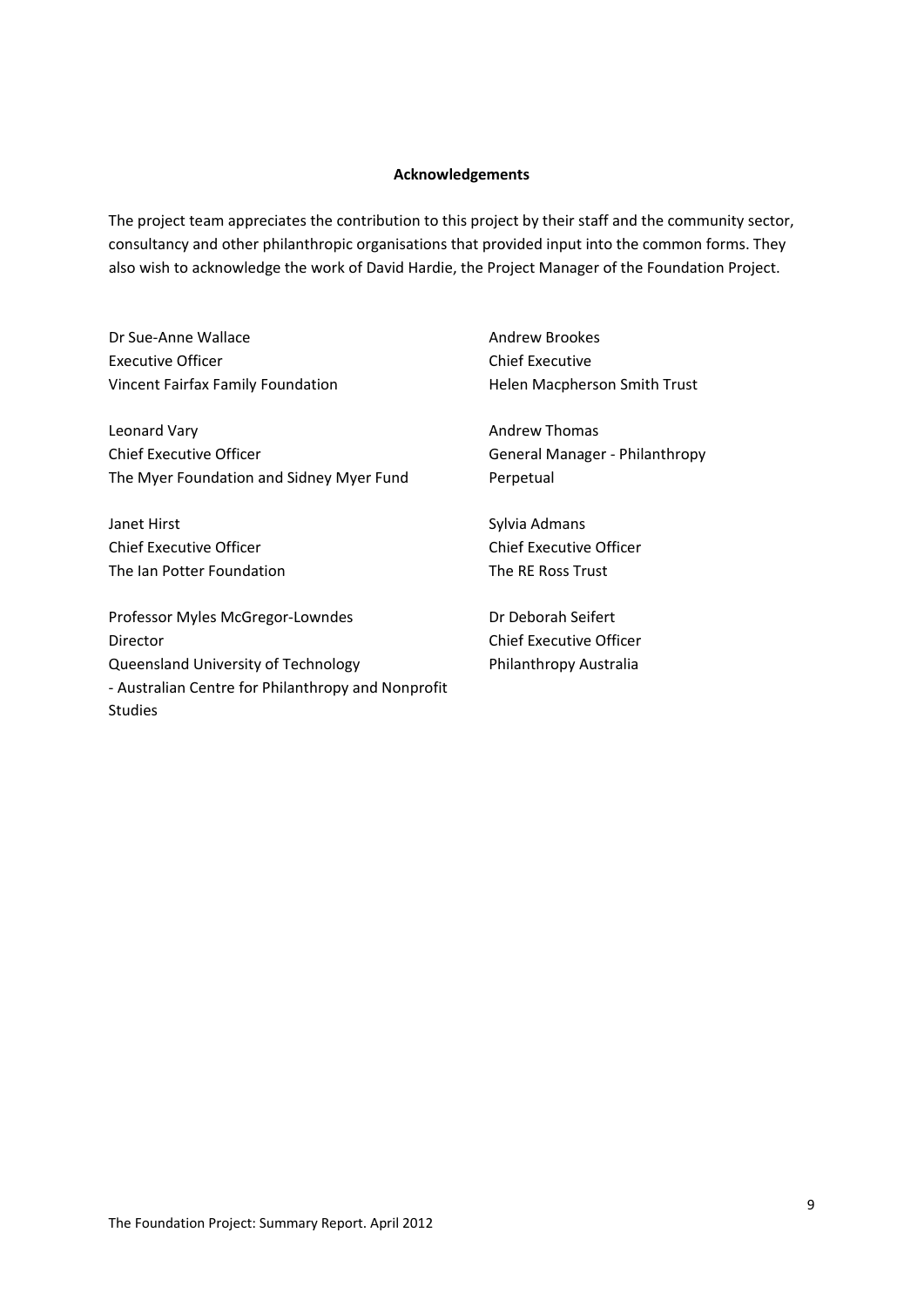# **APPENDIX ONE – COMMON FORMS**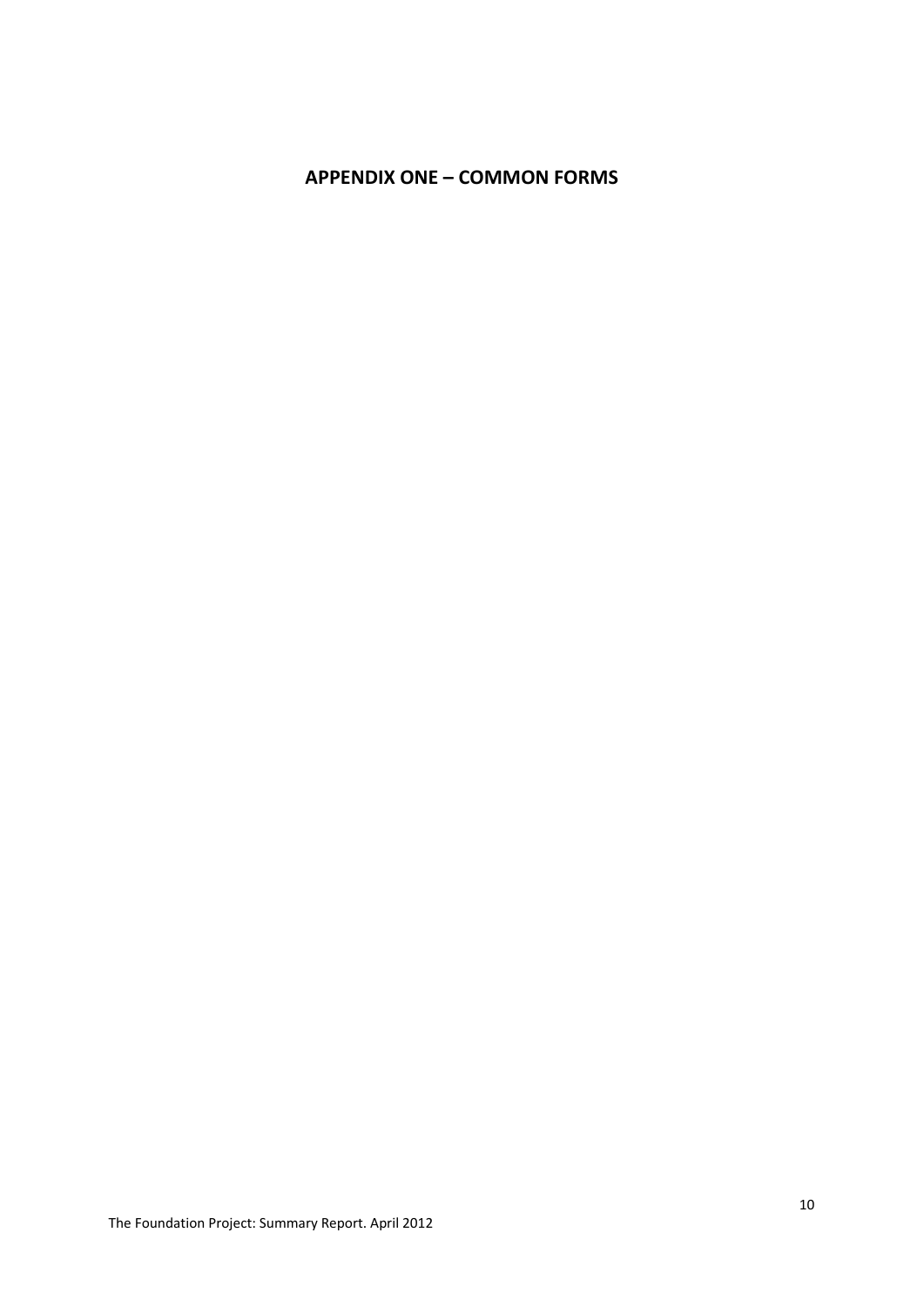# **SMALL GRANTS APPLICATION FORM**

| <b>ORGANISATION DETAILS</b>                                              |                          |                  |  |  |  |  |
|--------------------------------------------------------------------------|--------------------------|------------------|--|--|--|--|
| <b>ORGANISATION NAME:</b>                                                |                          |                  |  |  |  |  |
| (UNIVERSITIES: INCLUDE FACULTY/SCHOOL/DEPARTMENT)                        |                          |                  |  |  |  |  |
| <b>AUSTRALIAN BUSINESS NUMBER (ABN):</b>                                 |                          |                  |  |  |  |  |
| <b>POSTAL ADDRESS:</b>                                                   |                          |                  |  |  |  |  |
| <b>SUBURB/TOWN:</b>                                                      | <b>STATE:</b>            | <b>POSTCODE:</b> |  |  |  |  |
| <b>WEB ADDRESS:</b>                                                      |                          |                  |  |  |  |  |
| <b>HEAD OF ORGANISATION (CEO or equivalent)</b>                          |                          |                  |  |  |  |  |
| <b>NAMF:</b>                                                             |                          |                  |  |  |  |  |
| <b>TELEPHONE:</b>                                                        |                          |                  |  |  |  |  |
| <b>EMAIL:</b>                                                            |                          |                  |  |  |  |  |
| <b>CONTACT FOR APPLICATION</b>                                           |                          |                  |  |  |  |  |
| <b>NAME:</b>                                                             |                          |                  |  |  |  |  |
| TITLE:                                                                   |                          |                  |  |  |  |  |
| <b>TELEPHONE:</b>                                                        |                          |                  |  |  |  |  |
| <b>EMAIL:</b>                                                            |                          |                  |  |  |  |  |
| <b>TAX STATUS:</b>                                                       |                          |                  |  |  |  |  |
| <b>DEDUCTIBLE GIFT RECIPIENT:</b>                                        | <b>Yes</b>               | <b>No</b>        |  |  |  |  |
| <b>TAX CONCESSION CHARITY:</b>                                           | <b>Yes</b>               | <b>No</b>        |  |  |  |  |
| <b>PROJECT DETAILS</b>                                                   |                          |                  |  |  |  |  |
| <b>PROJECT TITLE:</b>                                                    |                          |                  |  |  |  |  |
| <b>PROJECT START DATE:</b>                                               | <b>PROJECT END DATE:</b> |                  |  |  |  |  |
| <b>AMOUNT REQUESTED:</b><br><b>TOTAL PROJECT COST:</b>                   |                          |                  |  |  |  |  |
| BRIEF PROJECT DESCRIPTION: (A short summary of your project) (100 words) |                          |                  |  |  |  |  |
|                                                                          |                          |                  |  |  |  |  |
|                                                                          |                          |                  |  |  |  |  |
|                                                                          |                          |                  |  |  |  |  |
|                                                                          |                          |                  |  |  |  |  |
|                                                                          |                          |                  |  |  |  |  |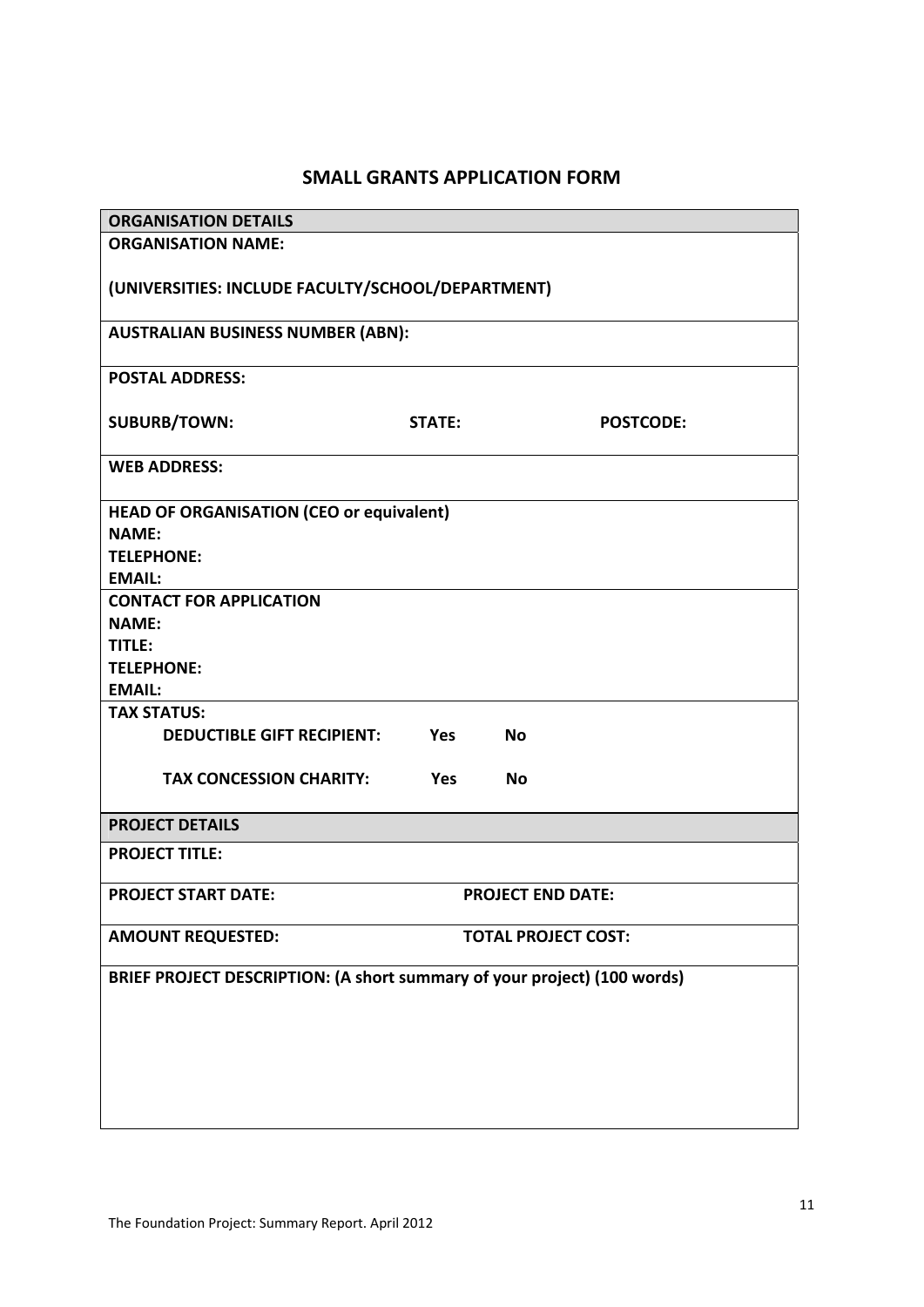**WHAT DOES YOUR ORGANISATION DO? (A brief overview focusing on the activities and programs you deliver) (200 words)** 

**DETAILED PROJECT DESCRIPTION:**

**WHY DOES THIS WORK NEED TO BE DONE? (The specific issue or need you want to address) (200 words)**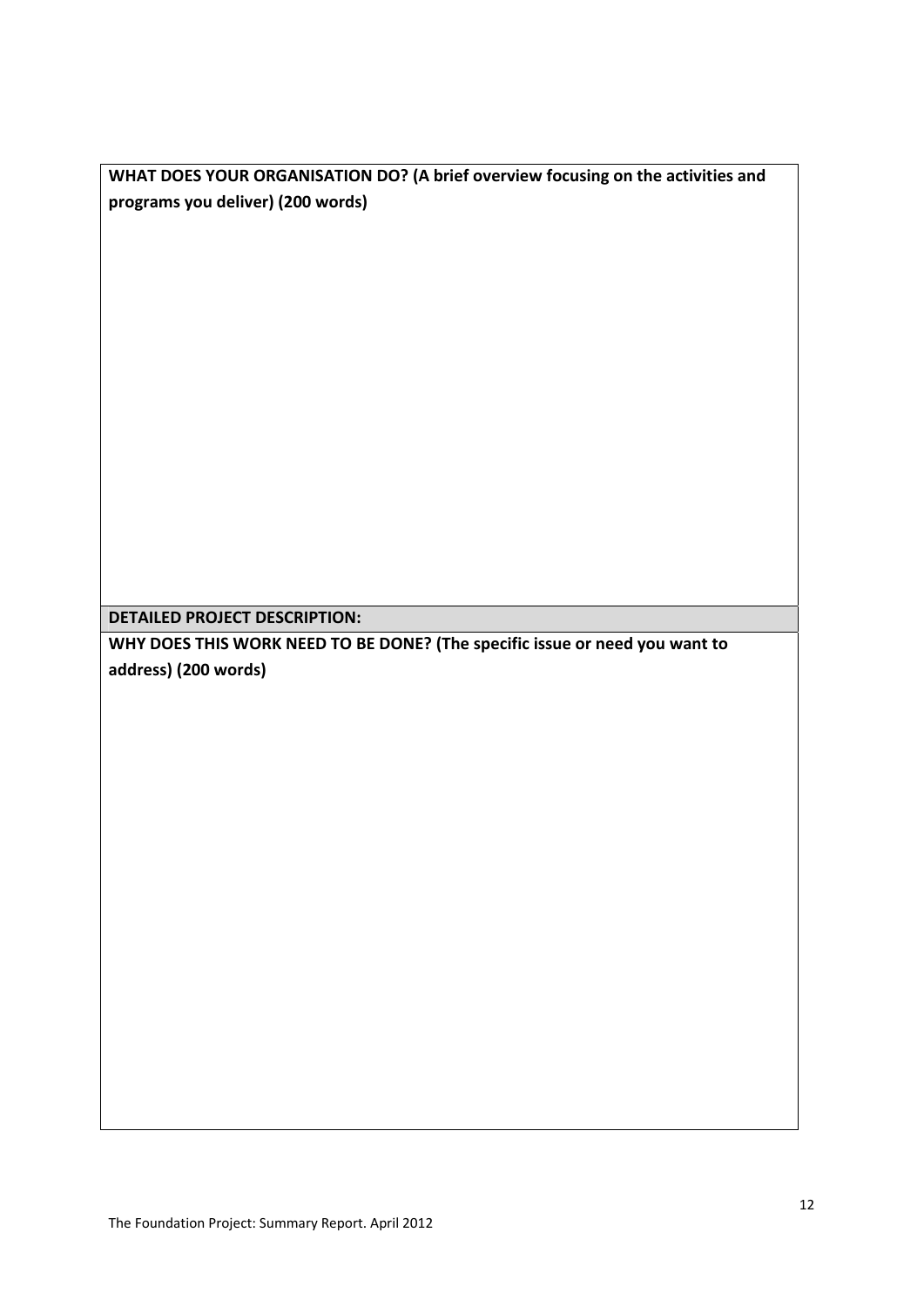**WHAT WILL YOU DO? (The specific activities that will take place and where they will take place) (200 words)**

**WHO WILL BENEFIT? (The specific target population that will participate in and/or benefit from this project – including number of people, age, gender, region and other demographics) (100 words)**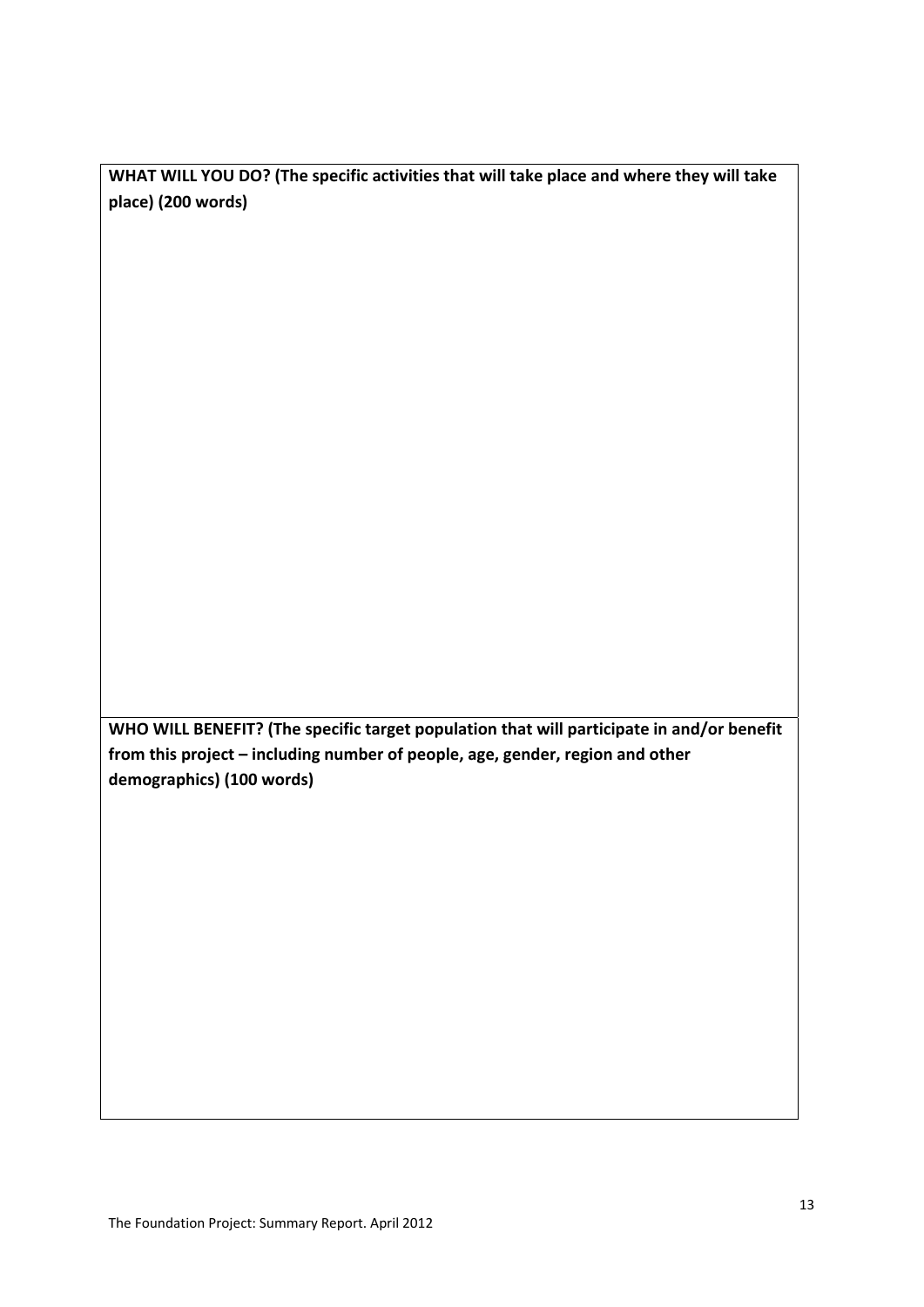**WHAT ARE THE EXPECTED OUTCOMES? (What you want to achieve with the project ‐ outcomes are the effects on participants/beneficiaries from their involvement in the project) (150 words)**

**HOW WILL YOU KNOW IF THESE OUTCOMES HAVE BEEN ACHIEVED? (The measures of success for the project) (150 words)**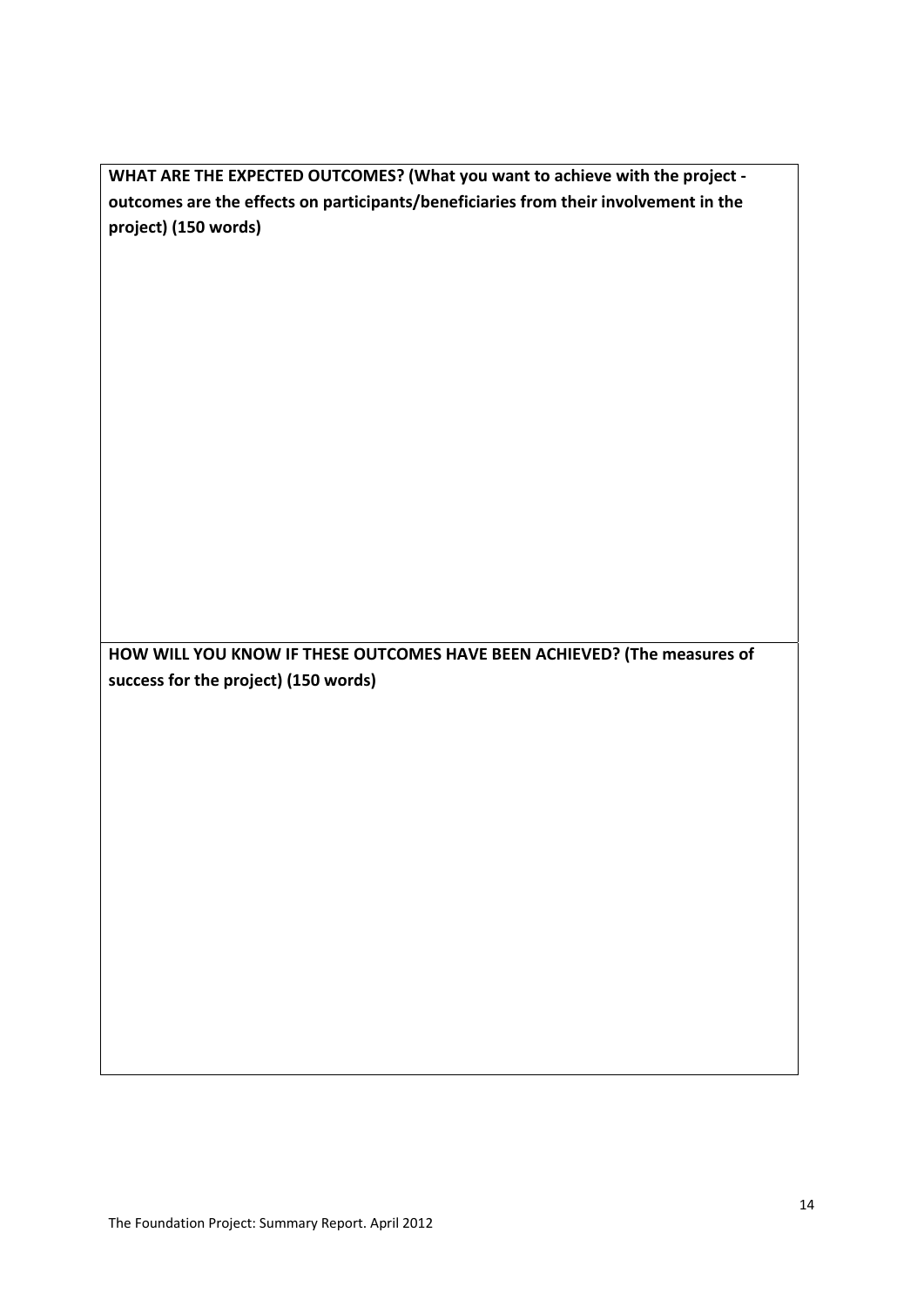# **PROJECT BUDGET**

**Outline your project budget including details of other funding that has been confirmed and applied for. The budget must balance (total income = total expenditure).** 

| <b>INCOME</b>                                                                                                                                         | \$ |
|-------------------------------------------------------------------------------------------------------------------------------------------------------|----|
| Amount requested in this application                                                                                                                  |    |
| <b>Other funding sources</b><br><b>Confirmed Funding (list name of funders and confirmed</b><br>amount, including your cash contribution)             |    |
| Unconfirmed Funding (if you have applied for other funding<br>that is unconfirmed please list the name of the organisations<br>applied to and amount) |    |
| In-kind contributions (include an estimated value for non-                                                                                            |    |
| cash contributions such as services, equipment, time and                                                                                              |    |
| materials)                                                                                                                                            |    |
|                                                                                                                                                       |    |
| <b>TOTAL INCOME</b>                                                                                                                                   |    |
| <b>EXPENDITURE</b><br>(Breakdown of individual line items such as salaries,<br>equipment, travel/transport, administration etc.)                      | \$ |
|                                                                                                                                                       |    |
|                                                                                                                                                       |    |
|                                                                                                                                                       |    |
|                                                                                                                                                       |    |
|                                                                                                                                                       |    |
| In-kind contributions (as above)                                                                                                                      |    |
| <b>TOTAL EXPENDITURE</b>                                                                                                                              |    |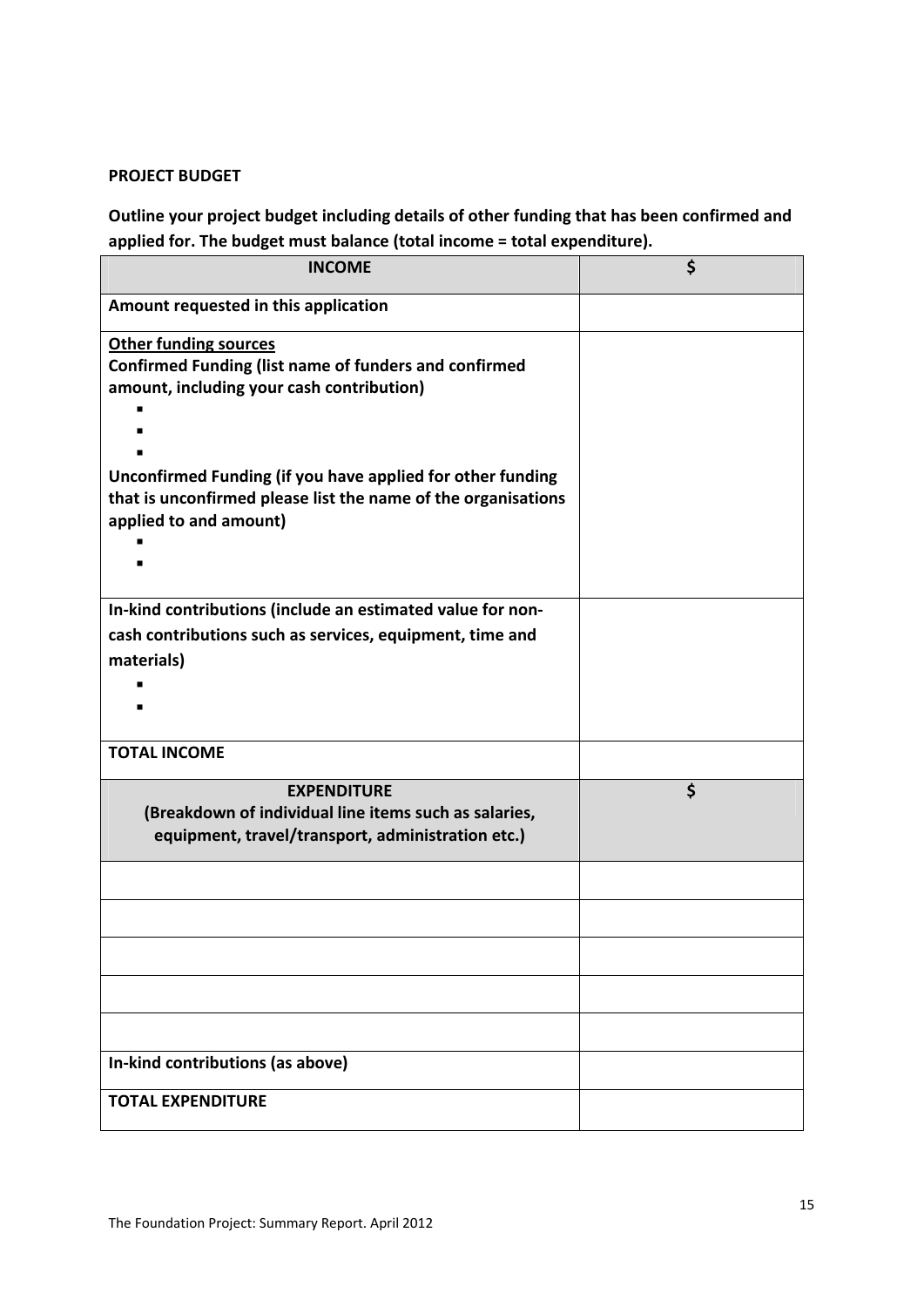# **NOTE TO PHILANTHROPIC ORGANISATIONS**

**This common application form was developed by a working group of Australian Trusts and Foundations to reduce the administrative burden on not for profit and related organisations.** 

**The application form needs to be accompanied by individual funding guidelines that outline your funding objectives, priority areas, assessment process, funding eligibility and exclusions. Applicant organisations must clearly understand the importance of preparing their applications based on these guidelines. Applicant organisations are also to be provided with clear instructions for lodging applications and any supporting materials (such as providing weblinks to Annual Reports and financial statements).** 

**This application form also needs to incorporate a declaration from a CEO/authorised senior officer of the applicant organisation. The declaration should reflect your specific requirements and might include an endorsement of the accuracy of the provided information, consent to disclose the information to third parties and agreement to grant conditions.**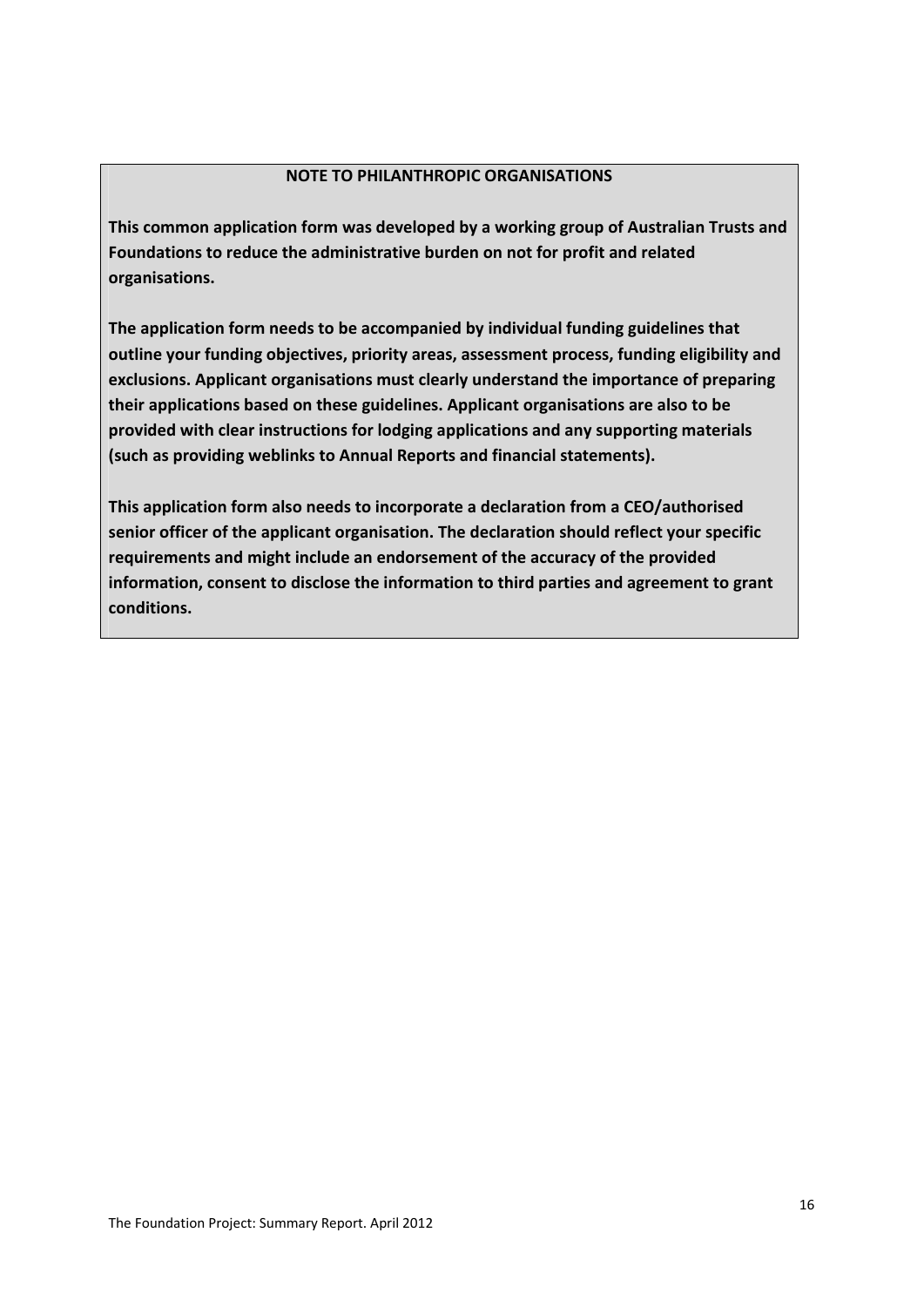# **SMALL GRANTS ACQUITTAL REPORT**

# **ORGANISATION DETAILS**

**ORGANISATION NAME:**

# **(UNIVERSITIES: INCLUDE FACULTY/SCHOOL/DEPARTMENT)**

# **CONTACT FOR REPORT NAME: TITLE: TELEPHONE: EMAIL:**

**PROJECT DETAILS**

**PROJECT TITLE:**

**PROJECT START DATE: PROJECT END DATE:**

**GRANT AMOUNT:**

**BRIEF PROJECT DESCRIPTION (from original application)**

**WHAT DID YOU DO? (The specific activities that took place, where, when and who participated/benefited)**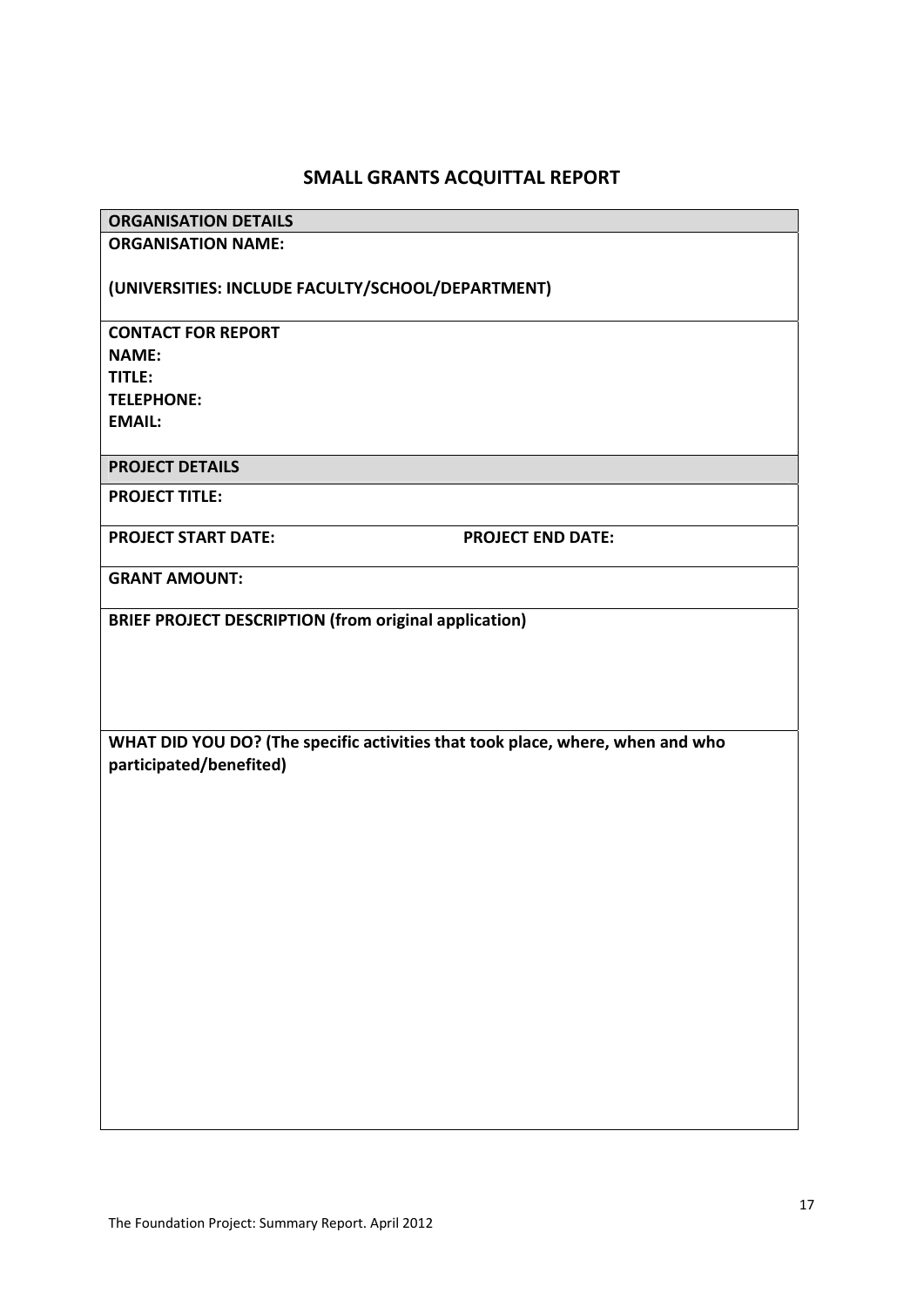| WHAT CHANGES WERE MADE? (Changes to the original proposal, reasons for them and |  |
|---------------------------------------------------------------------------------|--|
| how they affected the project)                                                  |  |

**WHAT WERE THE ACTUAL OUTCOMES? (What you achieved with the project, i.e. the effects on participants/beneficiaries from their involvement in the project and how you measured this)** 

**WHAT DID YOU LEARN? (For example: improvement areas, reasons for success or challenges and applying learnings to future projects)**